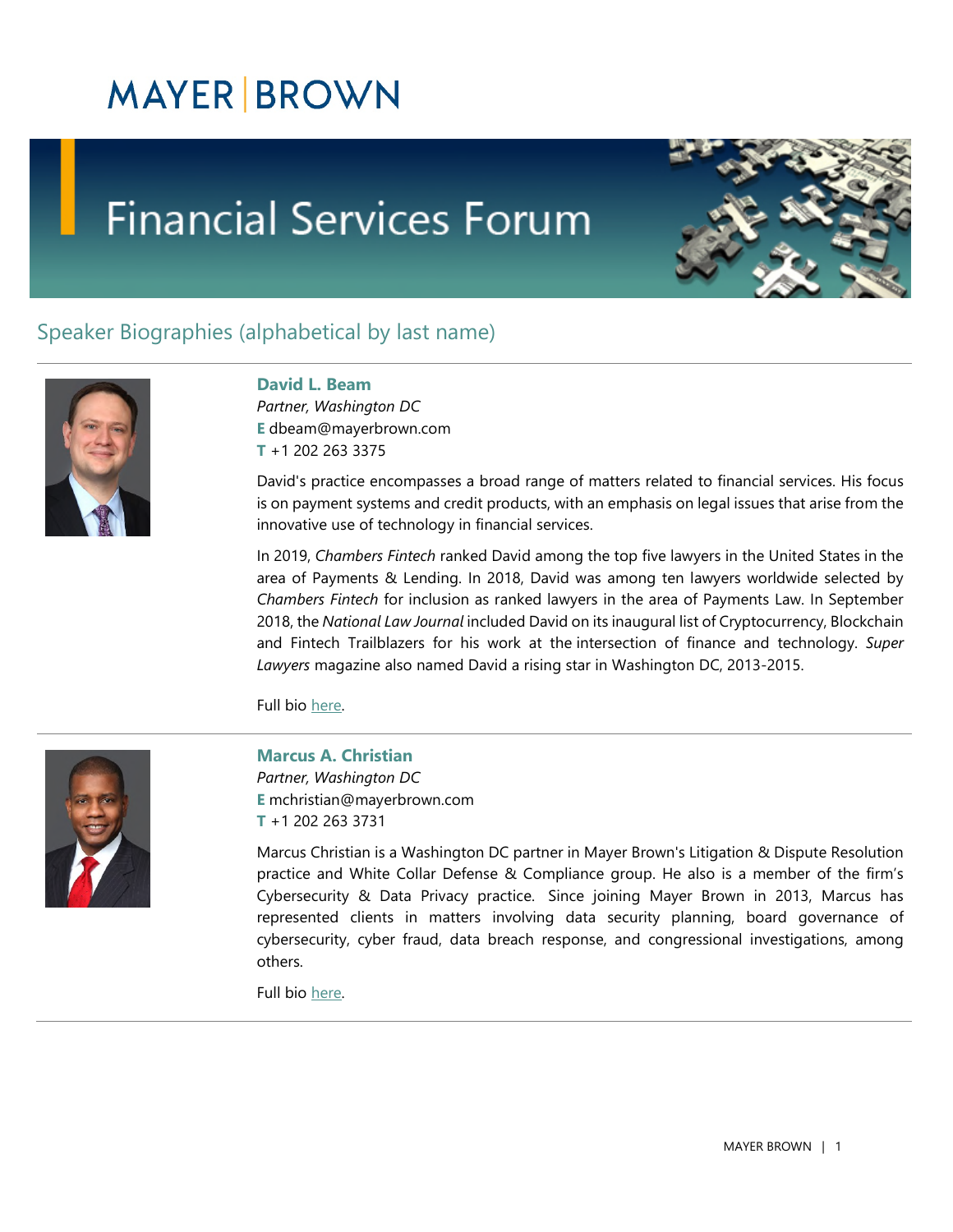## **Financial Services Forum**





### **Thomas J. Delaney**

*Partner, Washington DC*  **E** tdelaney@mayerbrown.com **T** +1 202 263 3216

Tom Delaney is co-leader of Mayer Brown's Global Financial Services Regulatory & Enforcement practice. He assists both US and international firms anticipate and resolve regulatory, supervisory and structural impediments to their corporate objectives. Tom oversees the conduct of internal investigations and defends financial services firms that are the subject of enforcement proceedings and Congressional investigations. In addition to financial services firms, Tom has advised foreign governments on their establishment of regulatory and enforcement systems that conform with international standards, including those specified by such bodies as the OECD's Financial Action Task Force.

Full bio [here.](https://www.mayerbrown.com/en/people/d/delaney-thomas-j?tab=overview)

#### **Matthew F. Kluchenek**

*Partner, Chicago*  **E** mkluchenek@mayerbrown.com **T** +1 312 701 8798

Matthew Kluchenek is a partner in the Chicago office. Matt has a broad-based derivatives practice in which he counsels financial institutions, asset managers, trading advisors, trading firms, fintechs, brokers, and exchanges with respect to CFTC and SRO enforcement, regulatory and transactional matters involving futures, options, swaps, forwards and cryptocurrencies. Mr. Kluchenek also serves as an adjunct professor at Northwestern University Pritzker School of Law, where he teaches the course on Derivatives Law.

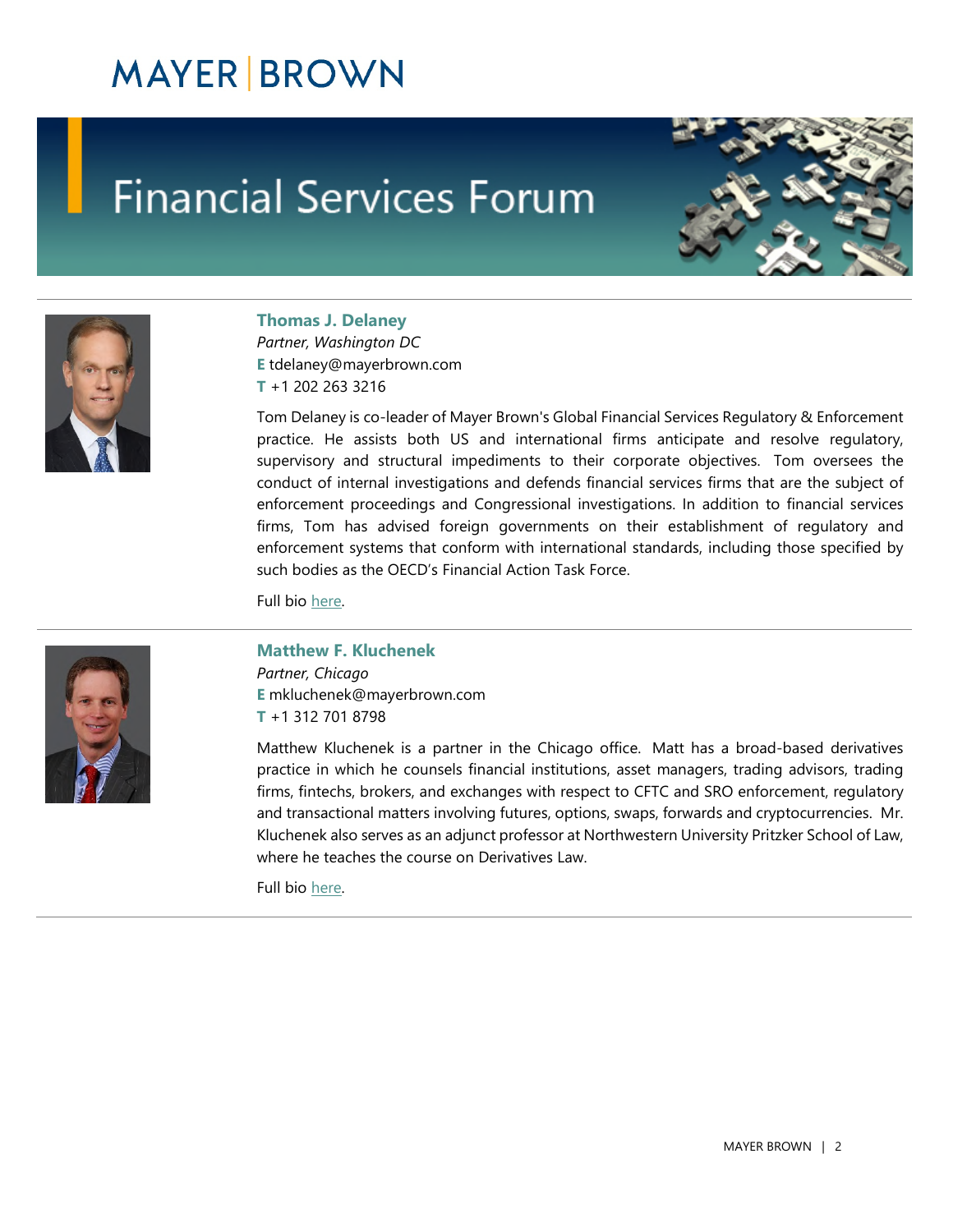## **Financial Services Forum**





#### **Brad L. Peterson**

*Partner, Chicago*  **E** bpeterson@mayerbrown.com **T** +1 312 701 8568

Brad Peterson is a partner in the Chicago office and leads Mayer Brown's global Technology Transactions practice.

Brad's practice focuses on data, digital, outsourcing and software transactions, with a particular emphasis on financial technology. His experience includes data licensing and analytics; digital services such as IaaS, PaaS, and SaaS; outsourcing of the full range of information technology (IT) and business process functions; and core systems modernization, ERP and other software licensing, development and integration transactions. His experience also includes projects in emerging technologies such as artificial intelligence (AI), robotic process automation (RPA), and blockchain and other distributed ledger technologies (DLTs).

Full bio [here.](https://www.mayerbrown.com/en/people/p/peterson-brad-l?tab=overview)



#### **Anna T. Pinedo**

*Partner, New York*  **E** apinedo@mayerbrown.com **T** +1 212 506 2275

Anna Pinedo is a partner in Mayer Brown's New York office and co-leader of the Capital Markets practice. She concentrates her practice on securities and derivatives. Anna represents issuers, investment banks/financial intermediaries and investors in financing transactions, including public offerings and private placements of equity and debt securities, as well as structured notes and other hybrid and structured products.

In the derivatives area, Anna counsels a number of major financial institutions acting as dealers and participants in the commodities and derivatives markets. She advises on structuring issues as well as on regulatory issues, including those arising under the Dodd-Frank Act. Her work focuses on foreign exchange, equity and credit derivatives products, and structured derivatives transactions. Anna has experience with a wide range of transactions and structures, including collars, swaps, forward and accelerated repurchases, forward sales, hybrid preferred stock and off-balance sheet structures. She also has advised derivatives dealers regarding their Internet sites and other Internet and electronic signature/delivery issues, as well as on compliance matters.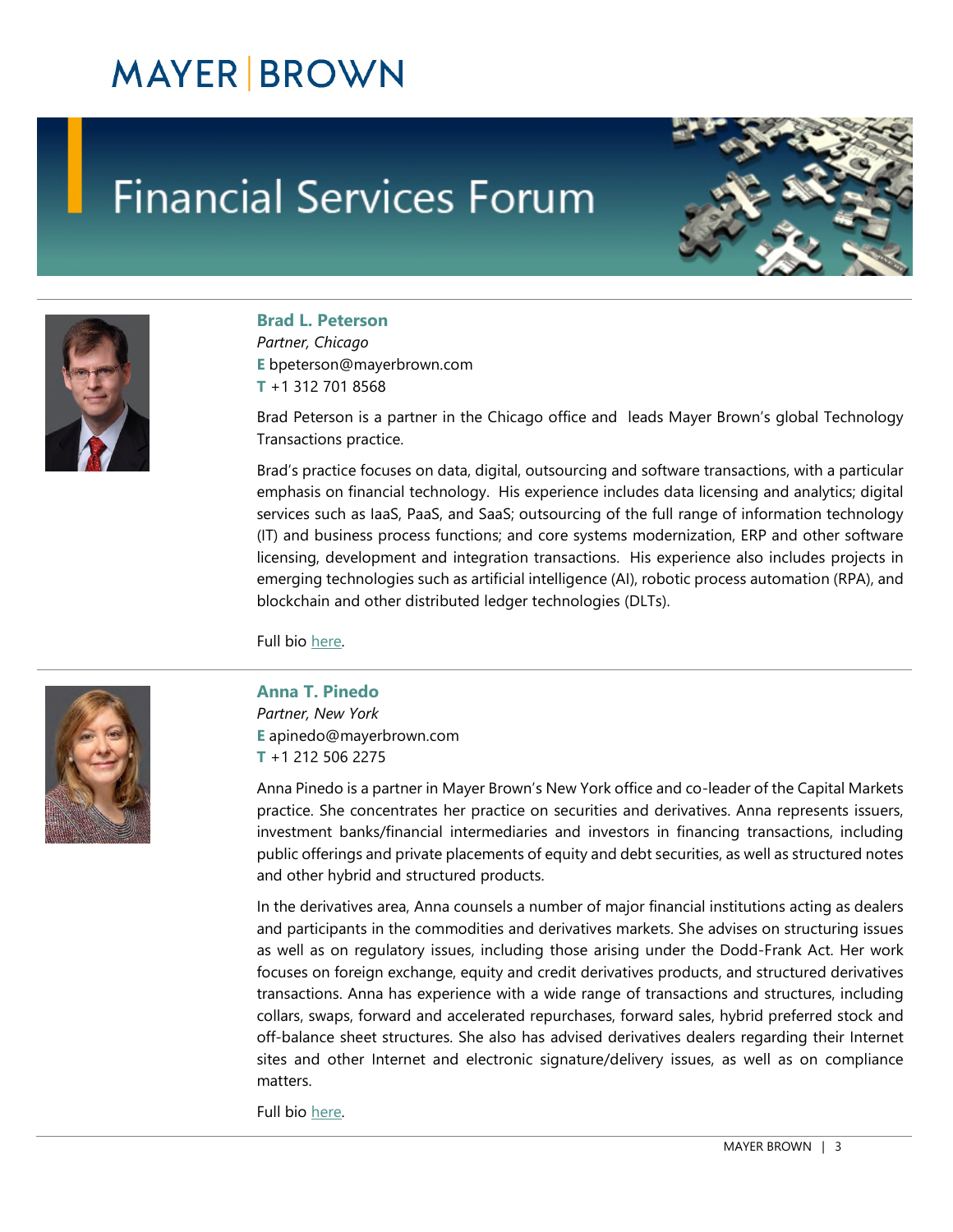## **Financial Services Forum**





#### **Elizabeth (Libby) A. Raymond**

*Partner, Chicago*  **E** eraymond@mayerbrown.com **T** +1 312 701 7322

Elizabeth (Libby) Raymond is an M&A partner and co-head of the Financial Institutions M&A and Fintech groups. She focuses on M&A for financial institutions, including commercial and investment banks, finance companies, insurance companies, asset managers and brokerdealers, and private equity and hedge funds that invest in financial service businesses. She works closely with the firm's Banking & Finance, Financial Services Regulatory & Enforcement and Consumer Financial Services practices as well as the Technology Transactions group to provide the financial product and transaction experience that is central to financial institutions and fintech companies. She has a thorough understanding of the underlying financial products and services of financial institutions and fintech companies, including the structures, risks and regulatory issues that relate to these financial products and services, and the intersection of financial products and technology. Her recent transactions include domestic and international purchases and sales of, and investments in, businesses relating to commercial finance, auto finance, mortgage origination and servicing, online auto and consumer lending, unsecured consumer lending, credit cards, and insurance brokerage and services.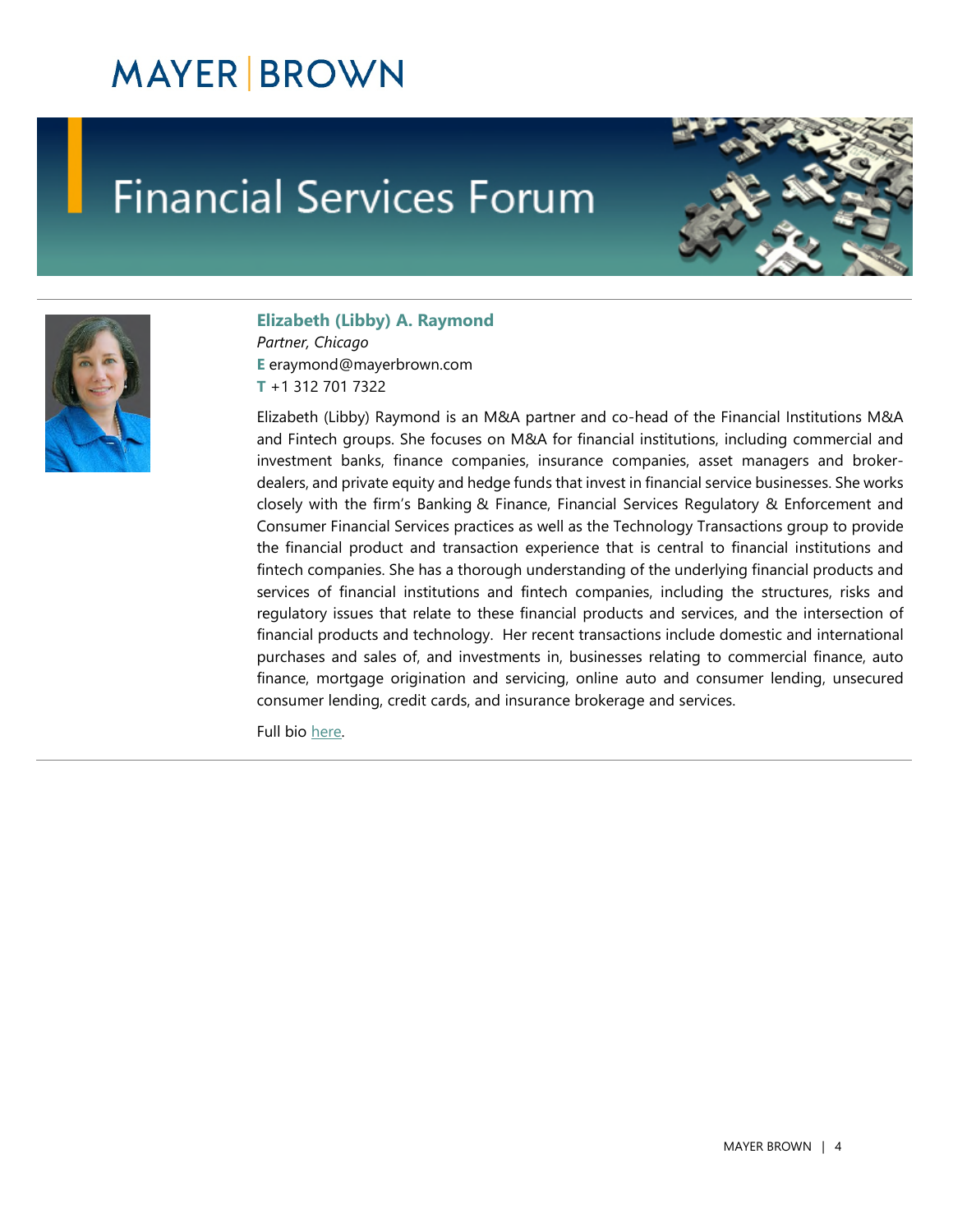# **Financial Services Forum**





### **Melissa L. Richards**

*Partner, Palo Alto*  **E** mrichards@mayerbrown.com **T** +1 415 874 4263

Melissa Richards, CMB is a California licensed attorney specializing in financial services compliance and licensing, enforcement defense, and enterprise risk management matters. Ms. Richards has almost 30 years of both General Counsel and private practice experience. Most recently, she served as the Chief Legal & Risk Officer of CMG Financial, a national mid-size independent residential mortgage banker. At CMG, she actively managed all legal, corporate governance and real estate matters for the company. Ms. Richards also established the company's formal compliance, licensing, risk management and QC programs.

Ms. Richards has served in leadership for the California Mortgage Bankers Association, both as a three-term Director (1997-2006) and as its General Counsel (2002-2008). In 2019, Ms. Richards is serving as leader of CMBA's Member Task Force on the Cal Consumer Protection Act. For the Mortgage Bankers Association, Ms. Richards received her Certified Mortgage Banker designation in 2009 and serves on multiple committees.

Full bio [here.](https://www.mayerbrown.com/en/people/r/richards-melissa-l?tab=overview)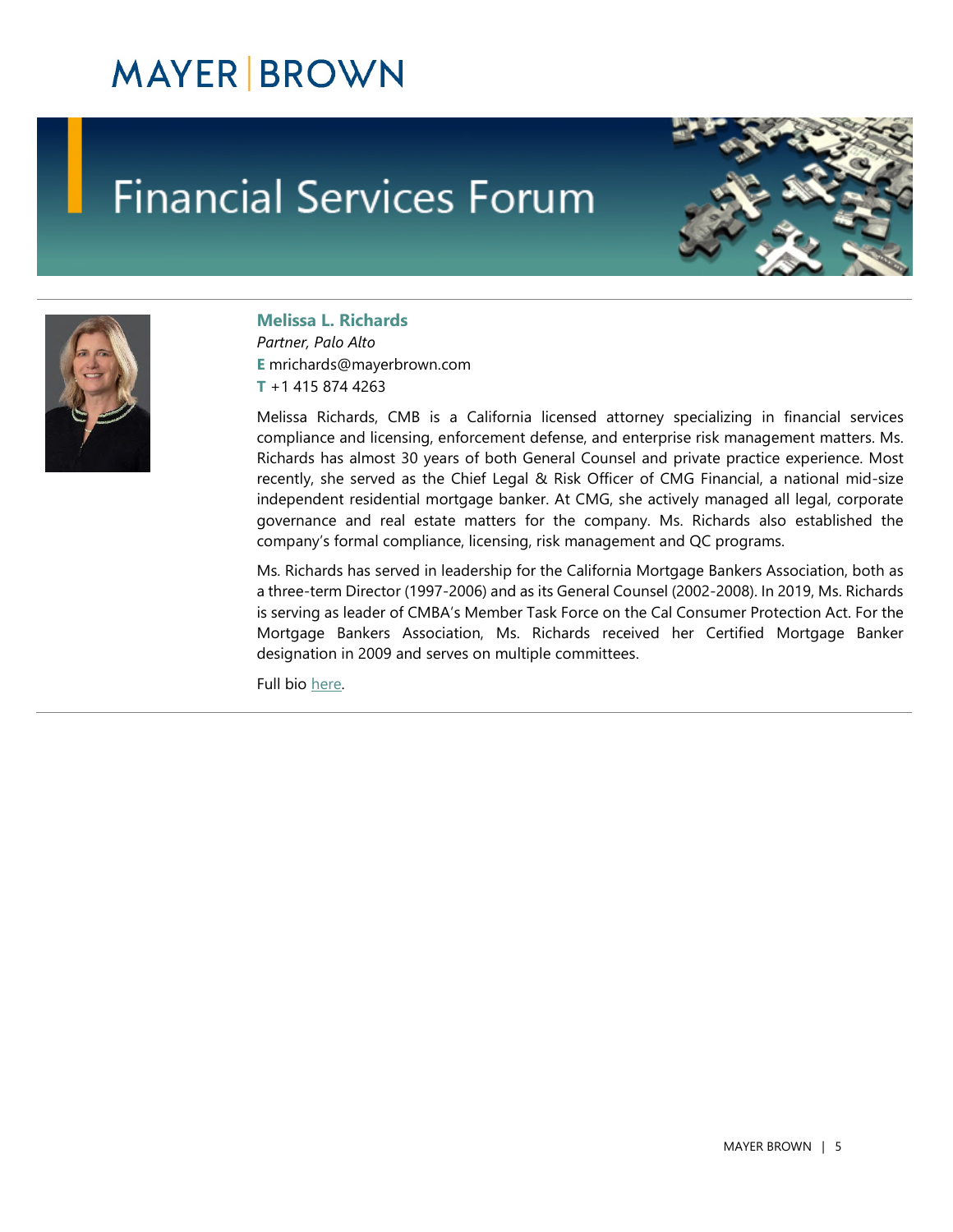## **Financial Services Forum**





### **David R. Sahr**

*Partner, Washington DC*  **E** dsahr@mayerbrown.com **T** +1 202 263 3332

David Sahr advises domestic and foreign financial institutions on establishing and expanding their operations in the United States as well as on related regulatory, enforcement and compliance matters. He represents banks and their affiliates before federal and state agencies, including the Federal Reserve Board, the Office of the Comptroller of the Currency, the Federal Deposit Insurance Corporation and the Securities and Exchange Commission. He assists financial institutions in the development and sale of new products including compliance with state and federal banking, securities and commodities laws. David also advises and represents foreign banks on federal legislative developments affecting their US banking and non-banking operations.

David has worked closely with banks and trade associations on the Dodd-Frank Wall Street Reform and Consumer Protection Act (Dodd-Frank). He has advised numerous clients on their response to the regulatory implementation of Dodd-Frank, including drafting comment letters on new capital rules, the Volcker Rule and new derivatives regulations.

Full bio [here.](https://www.mayerbrown.com/en/people/s/sahr-david-r?tab=overview)



### **Jeffrey P. Taft**

*Partner, Washington DC*  **E** jtaft@mayerbrown.com **T** +1 202 263 3293

Jeffrey Taft's practice focuses primarily on bank regulation, bank receivership and insolvency issues, payment systems, consumer financial services and cybersecurity/privacy issues. He has extensive experience counseling financial institutions, merchants, technology companies and other entities on various federal and state banking and consumer credit issues.

Jeff regularly represents banks, finance companies, trust companies and other financial service providers on regulatory matters, including the development and operation of multi-state fiduciary, deposit and lending programs. He has also advised banks, merchants, technology companies and financial services companies on issues relating to credit cards, debit cards, gift cards, virtual currency, wire transfers and ACH transactions and other mobile payment products.